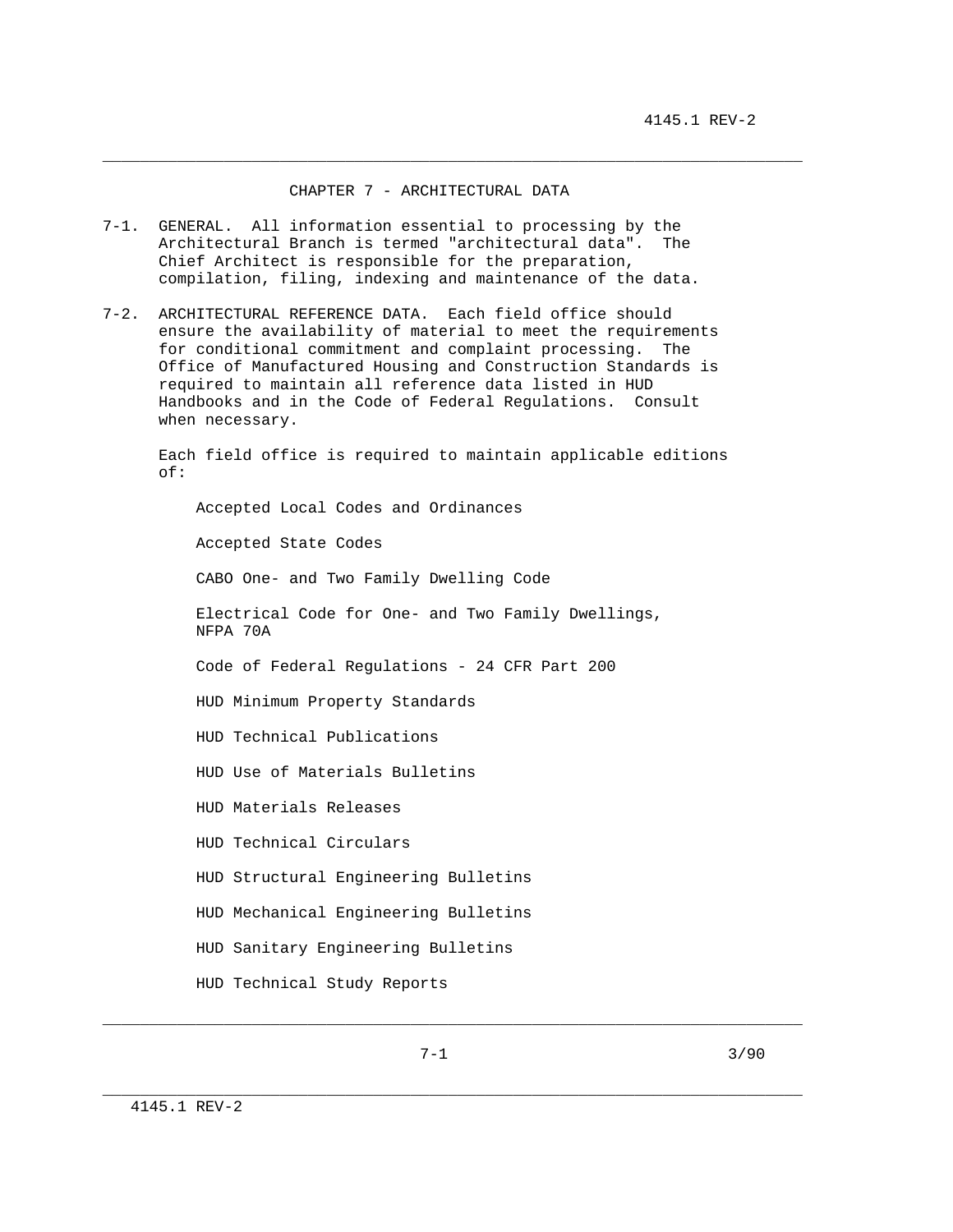- 7-3. INSPECTION GUIDE. Prepared by, or under the supervision of, the Chief Architect. It must be reviewed annually and revised as necessary. HUD employees of the Architectural Branch, and fee inspectors are furnished a current copy that contains the following information:
	- A. General Instructions.
		- 1) Fee Inspector's duties. Always be aware that the public relations of HUD may be affected by a person's attitude and conduct while serving in an official capacity.

\_\_\_\_\_\_\_\_\_\_\_\_\_\_\_\_\_\_\_\_\_\_\_\_\_\_\_\_\_\_\_\_\_\_\_\_\_\_\_\_\_\_\_\_\_\_\_\_\_\_\_\_\_\_\_\_\_\_\_\_\_\_\_\_\_\_\_\_\_\_\_\_\_\_\_

- a. Be courteous at all times during the performance of the assignment;
- b. Be polite, pleasant and businesslike, showing no partiality, avoiding argument and controversy;
- c. Suggest acceptable remedies to anticipated non-compliances or construction errors; and
- d. Avoid making either favorable or unfavorable comment regarding the work.
- 2) Fee Inspector's responsibility is to determine that construction quality of the physical property is acceptable as security for an insured loan.
	- a. Assure that the finished structure is substantially the same as that upon which the commitment is based; and
	- b. Inspectors who accept construction showing substandard workmanship, or non-compliance with the accepted exhibits, are remiss in their duties; and
	- c. Mortgage risk may be increased as a result of an inspector's negligence.
- 3) Purpose of compliance inspections is to observe and report whether the construction, or repairs, substantially comply with the conditions of the commitment and with sound construction practices.

\_\_\_\_\_\_\_\_\_\_\_\_\_\_\_\_\_\_\_\_\_\_\_\_\_\_\_\_\_\_\_\_\_\_\_\_\_\_\_\_\_\_\_\_\_\_\_\_\_\_\_\_\_\_\_\_\_\_\_\_\_\_\_\_\_\_\_\_\_

\_\_\_\_\_\_\_\_\_\_\_\_\_\_\_\_\_\_\_\_\_\_\_\_\_\_\_\_\_\_\_\_\_\_\_\_\_\_\_\_\_\_\_\_\_\_\_\_\_\_\_\_\_\_\_\_\_\_\_\_\_\_\_\_\_\_\_\_\_\_\_\_\_\_\_

\_\_\_\_\_\_\_\_\_\_\_\_\_\_\_\_\_\_\_\_\_\_\_\_\_\_\_\_\_\_\_\_\_\_\_\_\_\_\_\_\_\_\_\_\_\_\_\_\_\_\_\_\_\_\_\_\_\_\_\_\_\_\_\_\_\_\_\_\_\_\_\_\_\_\_

4145.1 REV-2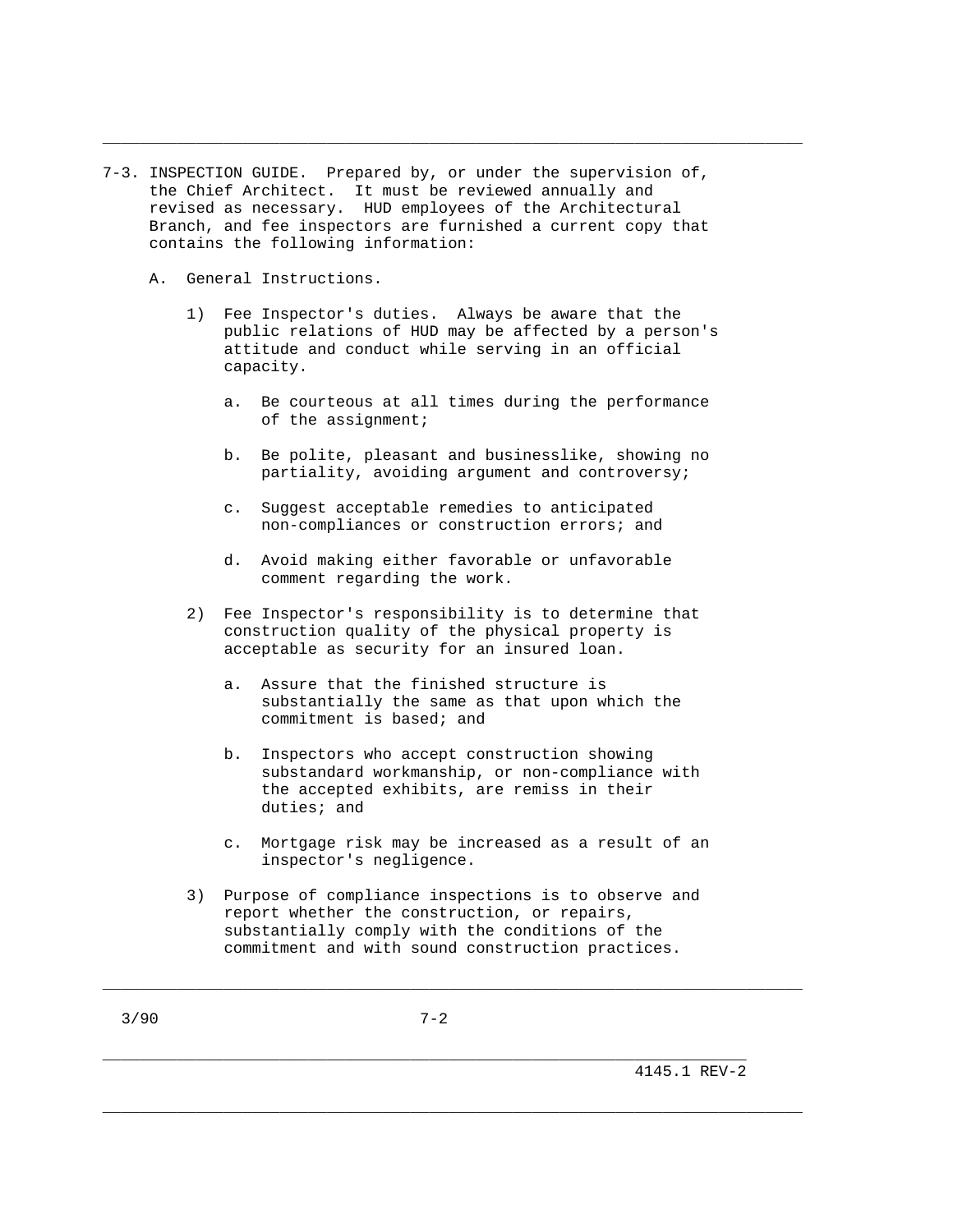- B. Completion Instructions for Form HUD 92051, Compliance Inspection Report (see Handbook 4190.1).
- C. Inspection Checklist. Provide a copy of the One and Two Family Dwelling Inspection Guide. Prepare an additional inspection checklist to suit local conditions and include items not contained in the One and Two Family Dwelling Inspection Guide. Briefly word each item to identify the construction to be checked. Do not describe action to be taken.
- D. Checklist of Errors and Suggested Corrections. Provide a list of items frequently encountered during an inspection. Each non-compliance must give:
	- 1) The number of the statement to be checked on Part I of the Compliance Inspection Report, Form HUD 92051.
	- 2) A brief description of the non-compliance, clearly specifying the appropriate correction.
- E. List of Variations. Provide items that the inspector would normally report under Statement 10 - Part I of Compliance Inspection Report. Also provide a list of minor variations that normally are not reported on the Compliance Inspection Report.
- F. HUD Data. Include any special technical data useful during inspections.
- G. Field Office Memorandums. Determinations on construction techniques or materials can be included if considered useful.
- H. Industry Data. Issued by trade associations. Do not include material of a predominantly advertising character.

\_\_\_\_\_\_\_\_\_\_\_\_\_\_\_\_\_\_\_\_\_\_\_\_\_\_\_\_\_\_\_\_\_\_\_\_\_\_\_\_\_\_\_\_\_\_\_\_\_\_\_\_\_\_\_\_\_\_\_\_\_\_\_\_\_\_\_\_\_

\_\_\_\_\_\_\_\_\_\_\_\_\_\_\_\_\_\_\_\_\_\_\_\_\_\_\_\_\_\_\_\_\_\_\_\_\_\_\_\_\_\_\_\_\_\_\_\_\_\_\_\_\_\_\_\_\_\_\_\_\_\_\_\_\_\_\_\_\_\_\_\_\_\_\_

\_\_\_\_\_\_\_\_\_\_\_\_\_\_\_\_\_\_\_\_\_\_\_\_\_\_\_\_\_\_\_\_\_\_\_\_\_\_\_\_\_\_\_\_\_\_\_\_\_\_\_\_\_\_\_\_\_\_\_\_\_\_\_\_\_\_\_\_\_\_\_\_\_\_\_

 $7-3$  3/90

4145.1 REV-2

7-4. MINIMUM PROPERTY STANDARDS (MPS). These establish the minimum quality acceptable to HUD, on a technical basis, in all HUD Field Office jurisdictions. No higher or lower minimum level will be established by any field office without Headquarters approval. See HUD Handbook 4910.1, Minimum Property Standards for Housing.

 $(7-3.)$